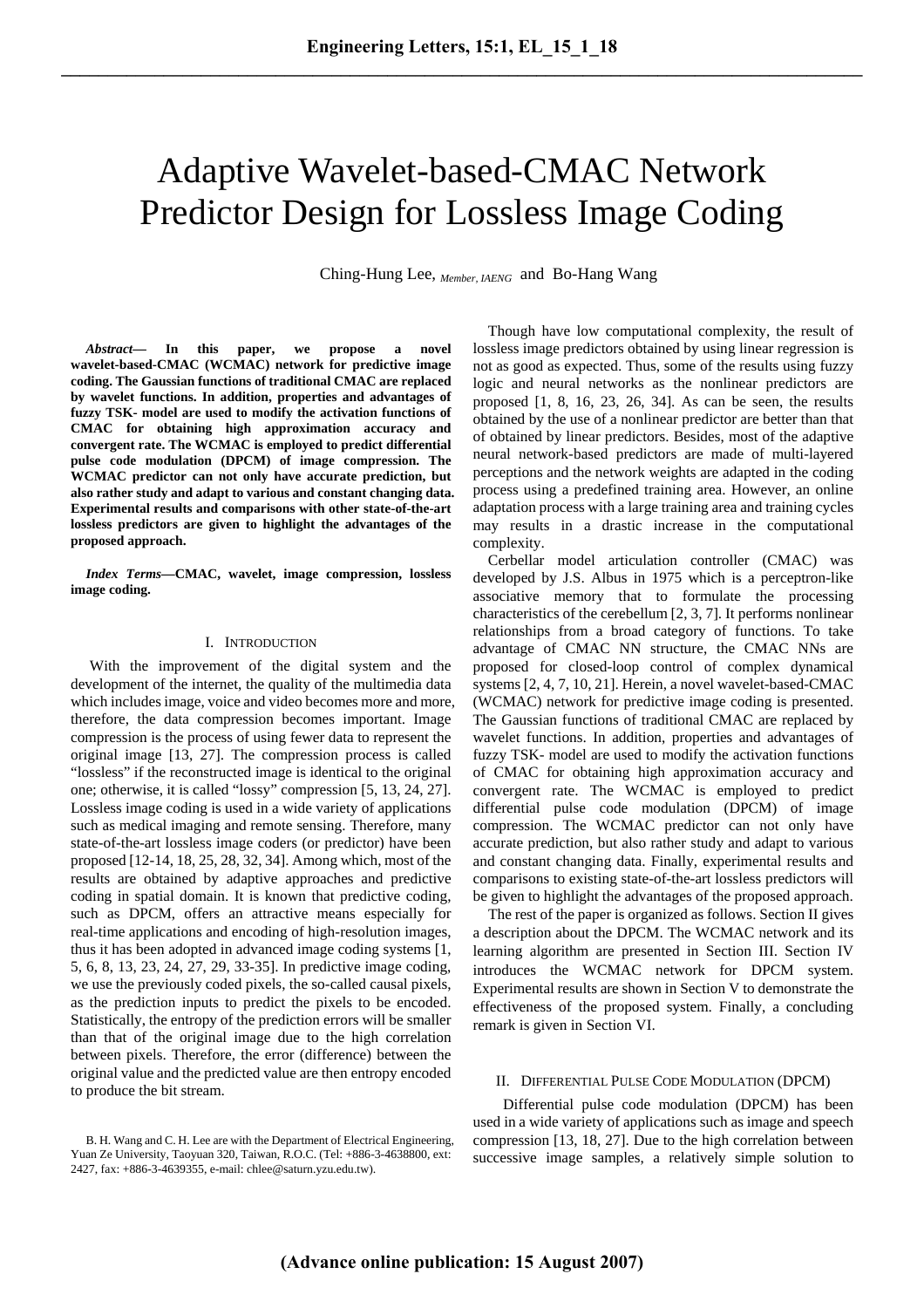remove the redundancy is to encode the differences between successive samples rather than the samples themselves. The resulting technique is called DPCM. Since the difference between samples is expected to be smaller than the actual sampled amplitudes, fewer bits are required to represent the difference. Thus, the concept of DPCM is to estimate the inter pixel redundancies of closely spaced pixels by extracting and coding only the new information between pixels. Only new information in the signal is encoded rather than the original signal. That is, the new information of a pixel is defined as the difference between the actual and predicted value of that pixel. In addition, predictive coding, such as DPCM, offers attractive means especially for real-time applications and encoding of high-resolution image.

Figure 1 shows the basic block diagram of a lossless predictive coding system. Both the predictors in the encoder and the decoder are identical. Figure 2 shows the two dimensional image in an *M*×*N* array. For convenience, we use the symbol  $p$  to denote the pixel  $f(i,j)$  currently being encoded. The predicted value is generated using the previously decoded samples as the prediction inputs and rounded to the nearest integer  $\hat{p}$ . The output of the predictor is then subtracted from the original value to form the difference or prediction error.

$$
e = p - \hat{p} \tag{1}
$$

The prediction error in (1) is then entropy encoded to produce the bit stream for transmission or storage. The decoder in Fig. 1 reconstructs *p* from the received bit stream and performs the reverse operations.

$$
p = e + \hat{p} \tag{2}
$$

Obviously, the predictive DPCM removes the mutual redundancy between successive pixels by coding prediction errors. If the predictor is well designed, the entropy and the variance of the prediction error will be much smaller than that of the original image. The performance is essentially dependent upon the choice of the predictor. Recently, many approaches have been proposed for the predictor design  $[1, 5, 6, 12-14, 16]$ 16-18, 23-29]. Most of which use a linear combination of the previously coded pixels to estimate the pixel to be encoded [24, 27]. Though with low complexity, the prediction result obtained by the use of linear predictors is not as good as expected. Thus, some approaches using fuzzy logic and neural networks as the nonlinear predictor have been proposed [1, 8, 17, 23, 26, 35]. Obviously, the results are better than that of obtained by the linear predictors. In this paper, we propose the use of WCMAC system to develop an adaptive linear-like predictor (Gaussian function and linear combination). As we will see in succeeding sections, the proposed system performs nonlinear prediction but with much reduced computational complexity just like a linear predictor.

#### III. WAVELET-BASED-CMAC (WCMAC) NETWORK

Cerebellar model articulation controller (CMAC) is a perceptron-like associative memory that was developed by J.S. Albus in 1975 to formulate the processing characteristics of the cerebellum [2, 3]. This model performs nonlinear relationships from a broad category of functions. CMAC NN has been applied in many real-world applications such as robotic control, signal processing, and pattern recognition by its fast learning, good generalization capability, and ease to implement [4, 7, 9-11, 18, 20, 21, 30].

In this paper, to achieve highly approximated accuracy and speed up the convergence, the traditional CMAC NN is modified as a novel wavelet-based CMAC NN. The major differences are: the Gaussian receptive fields functions are replaced by first order wavelet functions and the weight memory space are linear combination of input variables which took the advantages of TSK-type fuzzy model. Figure 3 depicts the proposed WCMAC system.

Herein, we indicate the signal propagation and the basic function of every node in each layer,  $net^{(l)}$  denotes the net output, the superscript (*l*) indicates the *l*th layer and the subscript *i* indicates the *i*th input variable.

#### *Layer 1:*

For the *i*th node of layer 1, the net input and the net output are:

$$
net_i^{(1)}(t) = x_i^{(1)}(t)
$$
  

$$
y_i^{(1)}(t) = f_i^{(1)}(net_i^{(1)}(t)) = net_i^{(1)}(t), i = 1,2,\dots,n.
$$
 (3)

Each node of the first layer transports the input to the membership layer.

## *Layer 2*:

Similar to the fuzzification of fuzzy logic system, the input/output relation is

$$
net_j^{(2)}(t) = \frac{x_j^{(2)} - m_{ij}}{\sigma_{ij}}
$$
  

$$
y_j^{(2)}(t) = f_j^{(2)}(net_j^{(2)}(t)) = -net_j^{(2)}(t) \cdot e^{\frac{(net_j^{(2)}(t))^2}{2}}, j = 1, 2, ..., n.
$$
 (3)

Note that the Gaussian functions of this layer are replaced by the first order wavelet functions- Haar wavelet function. From the results of literature [19], the Haar functions are orthogonal basis, i.e., the Haar wavelet functions have the ability of universal approximation. By the property of universal approximation, the Haar wavelet functions are adopted to replace the Gaussian functions.

*Layer 3:* 

The operation of each node is the product of inputs (similar to the fuzzy AND operation), i.e.,

$$
net_k^{(3)}(t) = \prod_j w_{jk}^{(3)} x_k^{(3)}(t)
$$
  

$$
y_k^{(3)}(t) = f_k^{(3)}(net_k^{(3)}(t)) = net_k^{(3)}(t) \quad k = 1, 2, \cdots, r \quad (4)
$$

*Layer 4:* 

Each node calculates the linear combination of input variables, i.e., the consequent part of TSK-type fuzzy model. The details operation described below.

$$
H=[1, x_{_{1\!1}}x_{_2}, \cdots, x_{_n}]_{_{1 \times (n+1)}} \ \ W_{_{jq}}=[w_{_{0jq}}, w_{_{1jq}}, \cdots, w_{_{(n)/jq}}]^T
$$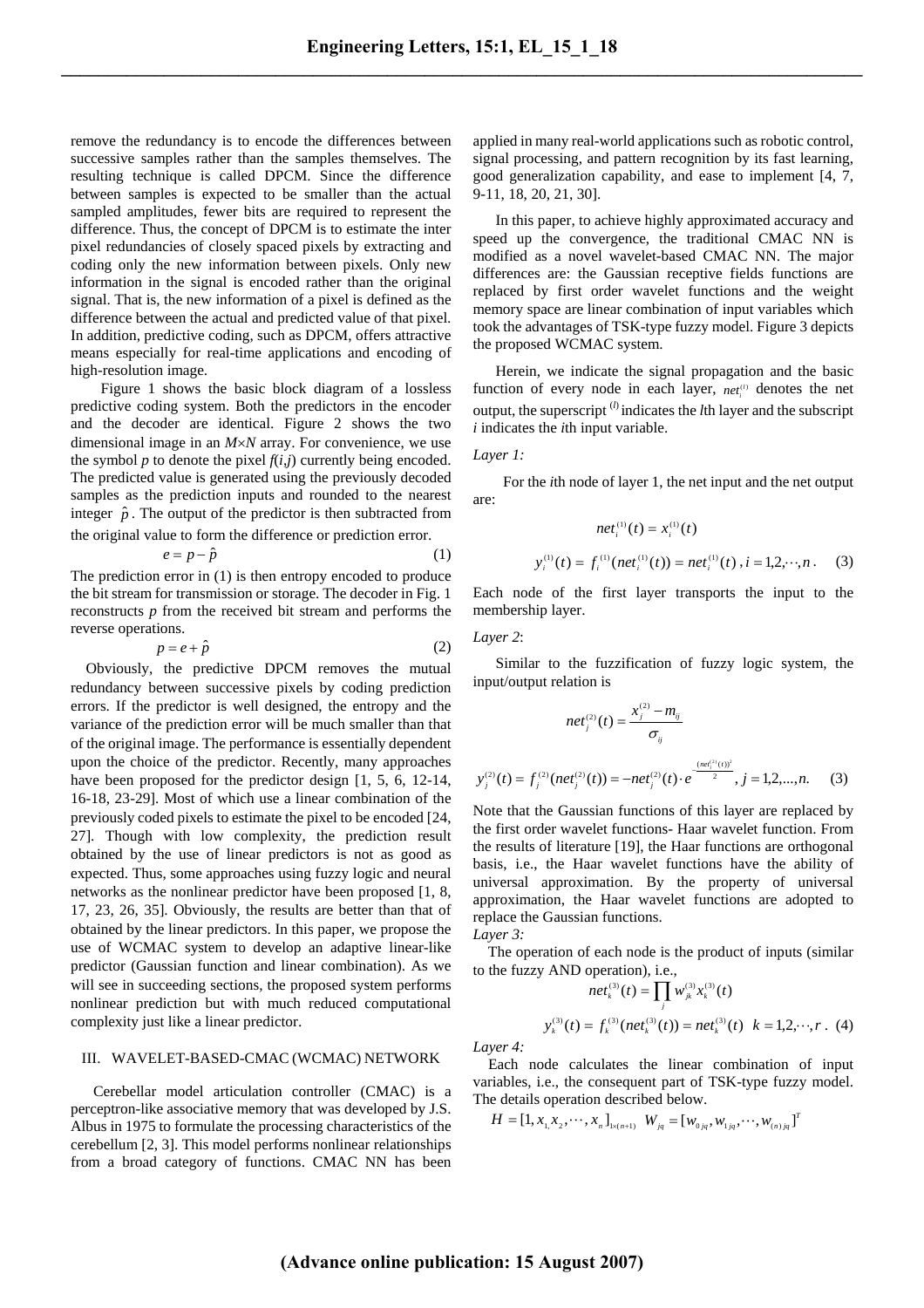$$
net_{q}^{(4)}(t) = \sum_{j=1}^{r} x_{q}^{(4)}(t) \times (W_{jq} \cdot H^{T})
$$
  

$$
y_{q}^{(4)}(t) = f_{q}^{(4)}(net_{q}^{(4)}(t)) = net_{q}^{(4)}(t)
$$
  

$$
= \sum_{j=1}^{r} \left\{ net_{q}^{(4)}(t) [w_{0jq} + \sum_{i=1}^{n} w_{ijq} \cdot x_{i}(t)] \right\}, \quad q = 1, 2, \dots, r \text{ (5)}
$$

The function approximation properties of neural networks and fuzzy systems are well-known [19, 31]. Similarly, the WCMAC also has the universal approximation ability [4, 11]. By the way, the function approximation properties of the WCMAC can be guaranteed.

Herein, we use the well-known backpropagation learning algorithm to train the WCMAC. The general used update laws is

$$
W(t+1) = W(t) + \eta(-\frac{\partial G}{\partial W})
$$
\n(6)

where *G* denotes the error function for training. First, the error cost function for tracking control is defined.

$$
G = \frac{1}{2} \sum_{q} (y_{q} - y_{q}^{(4)})^{2} = \frac{1}{2} \sum_{q} e^{2}
$$
 (7)

where  $y_q^{(4)}$  and *y* are WCMAC output and actual system output, respectively. By gradient method, the update laws of the WCMAC network parameters are obtained as bellows. For *W*:

$$
\Delta W_{jq} = -\beta_w \frac{\partial G}{\partial W_{jq}} = -\beta_w \frac{\partial G}{\partial net_{q}^{(4)}} \frac{\partial net_{q}^{(4)}}{\partial W_{jq}}
$$
  
=  $-\beta_w (y_d - y_{q}^{(4)}) y_{k}^{(3)}(t) H^{T}$  (8)

where

$$
\frac{\partial G}{\partial net_{q}^{(4)}} = \frac{\partial G}{\partial y_{q}^{(4)}} \frac{\partial y_{q}^{(4)}}{\partial net_{q}^{(4)}} = (y_{d} - y_{q}^{(4)}) . \tag{9}
$$

*ij*

For *m* and  $\sigma$  :

$$
\Delta m_{ij} = -\beta_m \frac{\partial G}{\partial m_{ij}} = -\frac{\partial G}{\partial net_j^{(2)}} \frac{\partial net_j^{(2)}}{\partial m_{ij}}
$$
  
= 
$$
-\sum_q (y_d - y_q^{(4)}) (W_{jq} \cdot H^T) y_k^{(3)} \beta_m \frac{2(m_{ij} - x_j^{(2)})}{\sigma_n^2}
$$
(10)

$$
\Delta \sigma_{ij} = -\beta_{\sigma} \frac{\partial G}{\partial \sigma_{ij}} = -\frac{\partial G}{\partial net_{j}^{(2)}} \frac{\partial net_{j}^{(2)}}{\partial \sigma_{ij}}
$$
  
= 
$$
\sum_{q} (y_{d} - y_{q}^{(4)}) (W_{jq} \cdot H^{T}) y_{k}^{(3)} \beta_{\sigma} \frac{2(x_{j}^{(2)} - m_{ij})^{2}}{\sigma_{ij}^{3}}
$$
(11)

where

$$
\frac{\partial G}{\partial net_j^{(2)}} = \frac{\partial G}{\partial net_q^{(4)}} \frac{\partial net_q^{(4)}}{\partial y_k^{(3)}} \frac{\partial y_k^{(3)}}{\partial net_k^{(3)}} \frac{\partial net_l^{(3)}}{\partial y_j^{(2)}} \frac{\partial y_j^{(2)}}{\partial net_j^{(2)}} \n= \sum_q (y_d - y_q^{(4)}) (W_{jq} \cdot H^T) y_k^{(3)}.
$$
\n(12)

Finally, the update laws are

$$
W_{jq}(t+1) = W_{jq}(t) + \Delta W_{jq}
$$
  
\n
$$
m_{ij}(t+1) = m_{ij}(t) + \Delta m_{ij}
$$
  
\n
$$
\sigma_{ij}(t+1) = \sigma_{ij}(t) + \Delta \sigma_{ij}
$$
 (13)

*Remark 1.* In this paper, the on-line (or real-time) learning

performance is required for image compression. That is, the WCMAC network play the role of "adaptive predictor DPCM" and the WCMAC network is trained by only one cycle.

#### IV. DPCM USING WCMAC NETWORK

In this paper, we propose the use of the WCMAC network to design an adaptive DPCM predictor for image compression. The WCMAC network predictor is made adaptive to the varying statistics by learning from prediction errors using the gradient descent method to update network parameters continuously. In image coding systems, the pixels are usually encoded in a sequence such as from left to right and from top to bottom. Figure 4 (a) shows the raster scan order of a given image. By the results of [16], a block scanning method is proposed and the compression performance can be improved. Thus, we modify the order of the encoding sequence. Figure 4 (b) shows the scanning order of the proposed partition method. For natural images, the variations of the pixel values tend to be smooth within a small region. Therefore, the image is partitioned into *m*×*n* regions. Finally, we encode the image by the sequence of the partition regions. We will use a set of 6 test images to demonstrate the effectiveness of the proposed WCMAC network predictor.

The corresponding two-dimensional neighborhood of the pixel  $f(i,j)$  (denotes  $p$ ) is shown in Fig. 5, where  $i$  and  $j$  denotes the horizontal and vertical direction respectively. The four causal pixels as shown in Fig. 5 are used as the inputs of the WCMAC predictor, and the output is the predicted pixel of *f*(*i*,*j*), i.e.,

$$
x(t) = [N - NN \ W - WW] \tag{14}
$$

When the pixel  $f(i,j)$  is to be encoded, reconstructed values of its neighborhood on its left and top are also available in the decoder and the decoder can perform the same operations just like the encoder.

 Besides, the gray levels of the test images are represented by 8 bits, i.e., [0 255]. To avoid being trapped in the saturation region in the first few steps while doing online training, the prediction inputs are always quantized and normalized, i.e.,

$$
z(t) = [z_1(t) \quad z_2(t)] = \frac{1}{\varepsilon} [N - NN \quad W - WW]
$$
 (15)

where  $\varepsilon = 255$ . The output of WCMAC is also timed by  $\varepsilon$ . The on-line training scheme can be summarized as Fig. 6.

In addition, the quality of lossless predictive coding is evaluated by the entropy of the prediction error in bits per symbol *H(s)* defined by [13]

$$
H(s) = \sum_{i=1}^{n} -p(s_i) \log_2 p(s_i)
$$
 (16)

where  $p(s_i)$  is the probability of occurrence of the symbol  $s_i$ . After on-line adaptation, the histogram of prediction error for image "Lena" is shown in Fig. 7. Thus, from Fig. 7, we observe that the probability of error around zero is very high. That is, the WCMAC predictor provides high accuracy of prediction and performs well.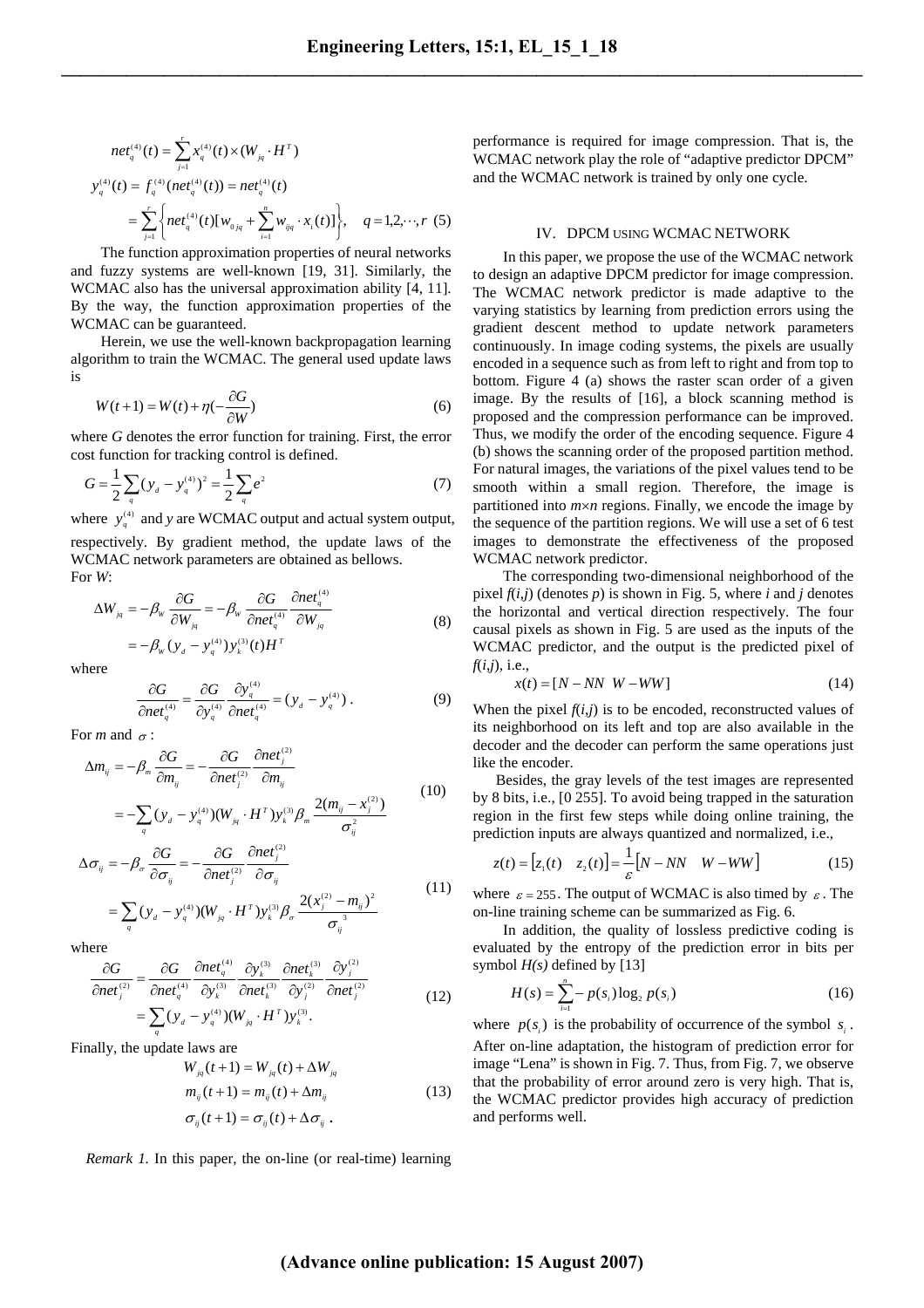#### V. EXPERIMENTAL RESULTS

In lossless predictive coding of images, the predictor is designed to minimize the entropy of the prediction error such that a maximum compression ratio can be achieved. The performance of the proposed adaptive WCMAC predictor can be demonstrated by the following experimental results in comparison with other predictors. The highly approximation accuracy and faster convergent speed are also shown for "Pepper, Barbara, Sailboat, Lena, Lynda, Pentagon," images.

Table 1 gives the comparison of different approaches [23, 26]. Obviously, the proposed adaptive WCMAC predictor performs better than other fuzzy logic system or neural network nonlinear predictors with smaller entropies. These comparison results show the advantages of the proposed adaptive WCMAC approach.

## VI. CONCLUSION

In this paper, we have proposed the use of an adaptive WCMAC network system for lossless image coding. A modified scanning order method has been designed to improve the compression performance. The adaptive WCMAC predictor has the following advantages- fast convergence and minimum parameters (use the matrix computation), high accuracy approximation, and easy to understand. The experimental results reveal that the adaptive WCMAC system has real-time training performance, and accurate prediction. Experimental comparisons with the most advanced methods in the literature have been presented to highlight the advantages of the proposed adaptive WCMAC scheme for data compression. Furthermore, the usefulness of the proposed approach has been demonstrated through experimental results and comparisons to existing state-of-the-art linear and nonlinear predictors.

#### ACKNOWLEDGMENT

The authors would like to thank the Guest Editor and anonymous reviewers for their valuable comments and helpful suggestions.

#### **REFERENCES**

- [1] B. Aiazzi, L. Alparone, and S. Baronti, "Fuzzy logic-based matching pursuits for lossless predictive coding of still images," *IEEE Trans. on Fuzzy Systems*, Vol. 10, 2002, pp. 473-483.
- [2] J.S. Albus, "A new approach to manipulator control: the Cerebellar model model articulation controller (CMAC)," *ASME Journal of Dynamic Systems*, *Measurement*, *and Control*, vol. 97, Sept. 1975, pp. 220-227.
- [3] J. S. Albus, "Data storage in the cerebellar model articulation controller (CMAC)," *ASME Journal of Dynamic Systems*, *Measurement*, *and Control*, vol. 97, Sept. 1975, pp. 228-233.
- [4] P. E. M. Almeida and M. G. Simoes, "Neural optimal control of PEM fuel cells with parametric CMAC networks," *IEEE Trans. on Industry Appl.,* Vol. 41, No. 1, January 2005, pp.237-245.
- [5] N. V. Boulgouris, D. Tzovaras, and M.G. Strintzis, "Lossless image compression based on optimal prediction, adaptive lifting, and conditional arithmetic coding," *IEEE Trans. on Image Processing*, Vol. 10, No. 1, 2001, pp. 1 -14.
- [6] B. Carpentieri, M. J. Weinberger, and G. Seroussi, "Lossless compression of continuous-tone images," *Proceedings of the IEEE*, Vol. 88, pp. 1797-1809, 2000.
- [7] S. Commuri, and F. L. Lewis, "CMAC neural networks for control nonlinear dynamical systems: structure, stability, and passivity," *Automatica*, Vol. 33, No. 4, 1997, pp. 635-641.
- [8] R. D. Dony, S. Haykin, "Neural network approaches to image compression," *Proceedings of the IEEE*, Vol. 83, No. 2, 1995, pp. 288-303.
- [9] F. H. Glanz, W. T. Miller and L. G. Kraft, "An overview of the CMAC neural network," *in Proc*. *1991 IEEE Neural Networks Ocean Eng*., Aug. 1991, pp. 301–308.
- [10] J. Hu, J. Pratt, and G. Pratt, "Stable adaptive control of a bipedalwalking; robot with CMAC neural networks," *in Proc*. *1999 IEEE Int*. *Conf*. *Robot*. *Automat*., Vol. 2, 1999, pp. 1050–1056.
- [11] S. Jagannthan, S. Commuri, and F. L. Lewis, "Feedback linearization using CMAC neural networks," *Automatica*, Vol. 34, no. 5, 1998, pp. 547-557.
- [12] ISO/IEC JTC 1/SC 29/WG 1 FCD 14495 public draft, "FCD 14495, Lossless and near-lossless coding of continuous tone still images (JPEG-LS)," 1997.
- [13] A. K. Jain, *Fundamental of Digital Image Processing*, Englewood Cliffs, NJ: Prentice-Hall, 1989.
- [14] JBIG Progressive Bilevel Image Compression, ISO/IEC International Standard 11544, 1993.
- [15] L. J. Kau, "Adaptive predictor with dynamic fuzzy *k*-means clustering for lossless image coding," *IEEE International Conference on Fuzzy Systems*, Vol. 2 , May 25- 28, 2003, pp. 944 -949.
- [16] W. Y. Lai, *T-S type Fuzzy Neural Network System and Its Application in System Identification, Control, and Image Compression*, Master Thesis in Yuan Ze University, 2004.
- [17] C. H. Lee , W. Y. Lai, and C. C. Chen, "Lossless image coding via adaptive Takagi-Sugeno fuzzy neural network predictor," *ICNSC2004*, *2004 IEEE Int. Conf. on Networking, Sensing and Control*, 2004, pp. 565-570, Taipei, TAIWAN.
- [18] X. Li, and M. T. Orchard, "Edge-directed prediction for lossless compression of natural images," *IEEE Transactions on Image Processing*, Vol. 10, No. 6,2001, pp. 813-817.
- [19] C. T. Lin and C. S. G. Lee, *Neural Fuzzy Systems*, Prentice Hall: Englewood Cliff, 1996.
- [20] W. T. Miller, F. H. Glanz, and L. G. Kraft, "CMAC: an associative neural network alternative to backpropagation," *IEEE Proc*., Vol. 78, Oct. 1990, pp. 1561–1567.
- [21] Y. F. Peng, R.J.Wai, and C.M. Lin, "Implementation of LLCC-resonant driving circuit and adaptive CMAC neural network Control for Linear Piezoelectric Ceramic Motor," *IEEE Trans. on Industrial Electronic,* Vol. 51, No 1, February 2004, pp. 35-48.
- [22] S. S. Maniccam, Nikolaos G. Bourbakis "Lossless image compression and encryption using SCAN,'' *Pattern Recognition*, Vol. 34, No. 6, Jun. 2001, pp. 1229-1245.
- [23] C. N. Manikopoulos, "Neural network approach to DPCM system design for image coding," *Proc. Inst. Elect. Eng,* Vol. 139, No. 5, 1992, pp.501-507.
- [24] G. Motta, J. A. Storer, B. Carpentieri, "Lossless image coding via adaptive linear prediction and classification," *Proceedings of the IEEE*, Vol. 88, No. 11, 2000, pp. 1790-1796.
- [25] W. Pennebaker and J. Mitchell, JPEG still image data compression standard, Van Nostrand Reinhold, New York, 1993.
- [26] J. Salo and Y. Neuvo, "A new two dimensional predictor design for DPCM coding of video signals," *Signal Processing of HDTV*, 1988*,* pp.207-211.
- [27] K. Sayood, *Introduction to Data Compression*, Morgan-Kaufmann, 2nd Edition, 2000.
- [28] C. E. Shannon, Collected Papers: Claude Elmwood Shannon, N. J. A. Sloane and A. D. Wyner, eds., New York: IEEE Press, 1993.
- [29] R. Thamvichai, T. Bose, M. Radenkovic, "Multiplierless predictor for DPCM of images," *Proceedings of the 2003 International Symposium on Circuits and Systems, ISCAS*, Vol. 2, 2003, pp. 388-391.
- [30] R. J. Wai, C.M. Lin, and Y. F. Peng, "Adaptive hybrid control for linear piezoelectric ceramic motor drive using diagonal recurrent CMAC network," *IEEE Trans. on Neural Networks,* Vol. 15, No. 6, November 2004, pp. 1491-1506.
- [31] L. X. Wang, Adaptive Fuzzy Systems and Control: Design and Stability Analysis. Upper Saddle River, NJ: Prentice-Hall, 1994.
- [32] M. J. Weinberger, G. Seroussi, and G. Sapiro, "The LOCO-I lossless image compression algorithm: principles and standardization into JPEG-LS," *IEEE Trans. Image processing,* Vol. 9, No. 8, 2000, pp. 1309-1324.

## **(Advance online publication: 15 August 2007)**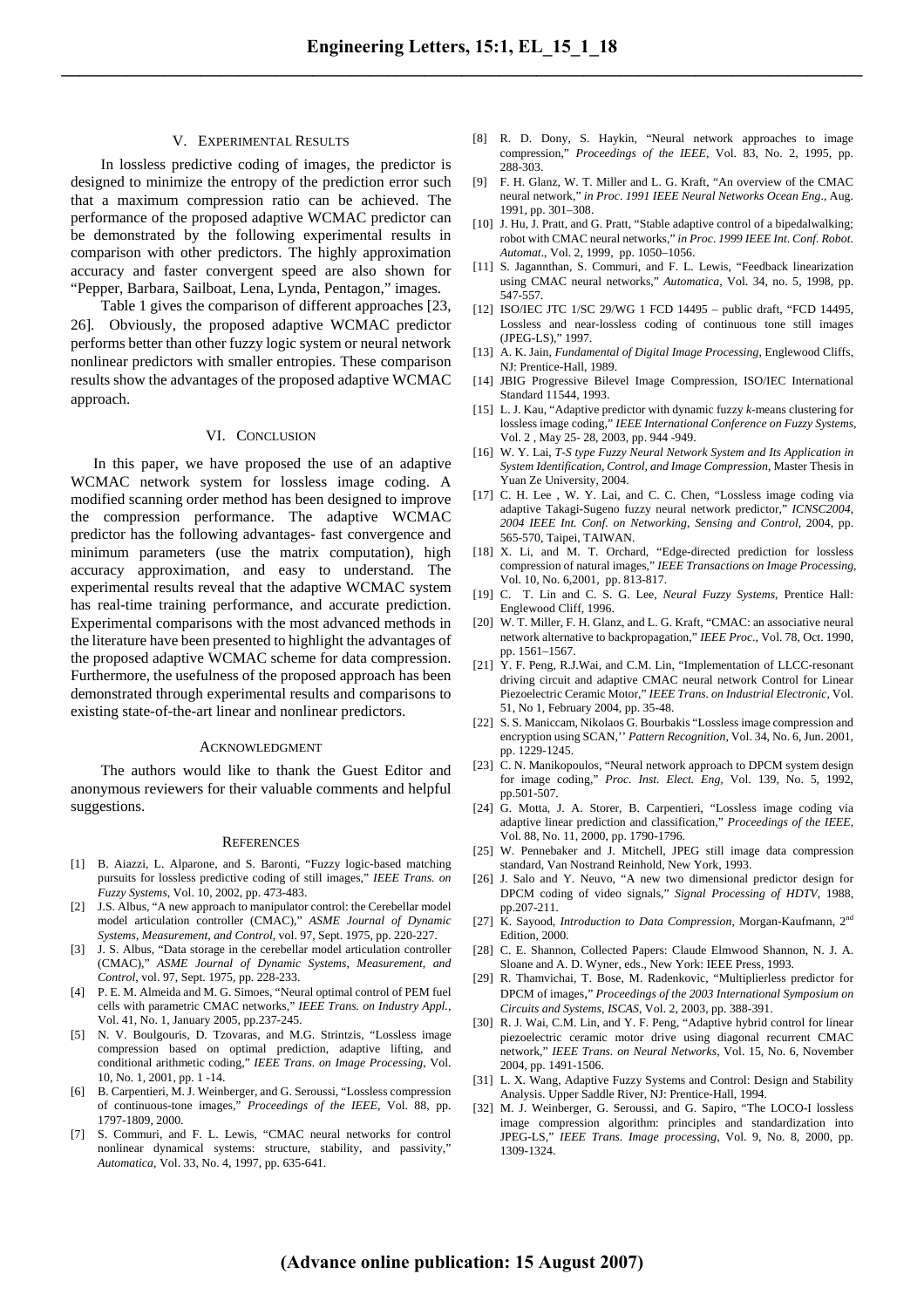- [33] X. Wu, "Lossless compression of continuous-tone images via context selection, quantization, and modeling," *IEEE Trans. on Image Processing*, Vol. 6, No. 5, 1997, pp. 656-664.
- [34] X. Wu and N. Memon, "Context-based, adaptive, lossless image coding", *IEEE Trans. Communications*, Vol. 45, No. 4, 1997, pp. 437-444.
- [35] T. H. Yu, "A fuzzy logic-based predictor for predictive coding of images," *IEEE Trans. on Fuzzy Systems,* Vol. 6, No. 1, 1998, pp. 153-162.



 **Ching-Hung Lee** was born in Taiwan, R.O.C., in 1969. He received the B.S. and M.S. degree in Control Engineering from the National Chiao Tung University, Hsinchu, Taiwan, R.O.C., in 1992 and 1994, respectively, and the Ph.D. degree in Electrical and Control Engineering from the same University, in

2000. In 2000, he jointed the faculty of Department of Electronic Engineering at Lunghwa Institute of Technology, Taiwan. In 2001, he jointed the faculty of Department of Electrical Engineering at Yuan Ze University. He is currently an Associate Professor of the Department of Electrical Engineering at Yuan Ze University. He became a Member of IAENG in 2005. He is also a member of IEEE, Taiwan Fuzzy Systems Association, and Chinese Automatic Control Society. He is the winner of the 2004 Taiwan Fuzzy Systems Association Award for Outstanding MS Dissertation Supervision**.** His main research interests are fuzzy neural systems, fuzzy logic control, neural network, signal processing, nonlinear control systems, image processing, and robotics control.

**Bo-Hang Wang** was born in Taiwan, R.O.C., in 1980. He received the B.S. and M.S. degree in Electrical Engineering from the Feng Chia University, Yuan Ze University, Taiwan, R.O.C., in 2004 and 2006, respectively.



**Compression Reconstruction** 

Figure 1: Block diagram of differential pulse code modulation (compression and reconstruction).

| f(1,1) | f(2,1)  | f(3,1)  | $\cdots$ | $f(M-1, 1)$ | f(M,1)  |
|--------|---------|---------|----------|-------------|---------|
| f(1,2) | (2,2)   | f(3,2)  | $\cdots$ | $f(M-1,2)$  | f(M,2)  |
| f(1,3) | f(2,3)  | f(3,3)  | $\cdots$ | $f(M-1,3)$  | f(M,3)  |
|        |         |         |          |             |         |
| f(1.N) | f(2, N) | f(3, N) | .        | $f(M-1, N)$ | f(M, N) |

Figure 2: Two dimensional image- *M*×*N* array.



Figure 3: Wavelet- based CMAC network architecture.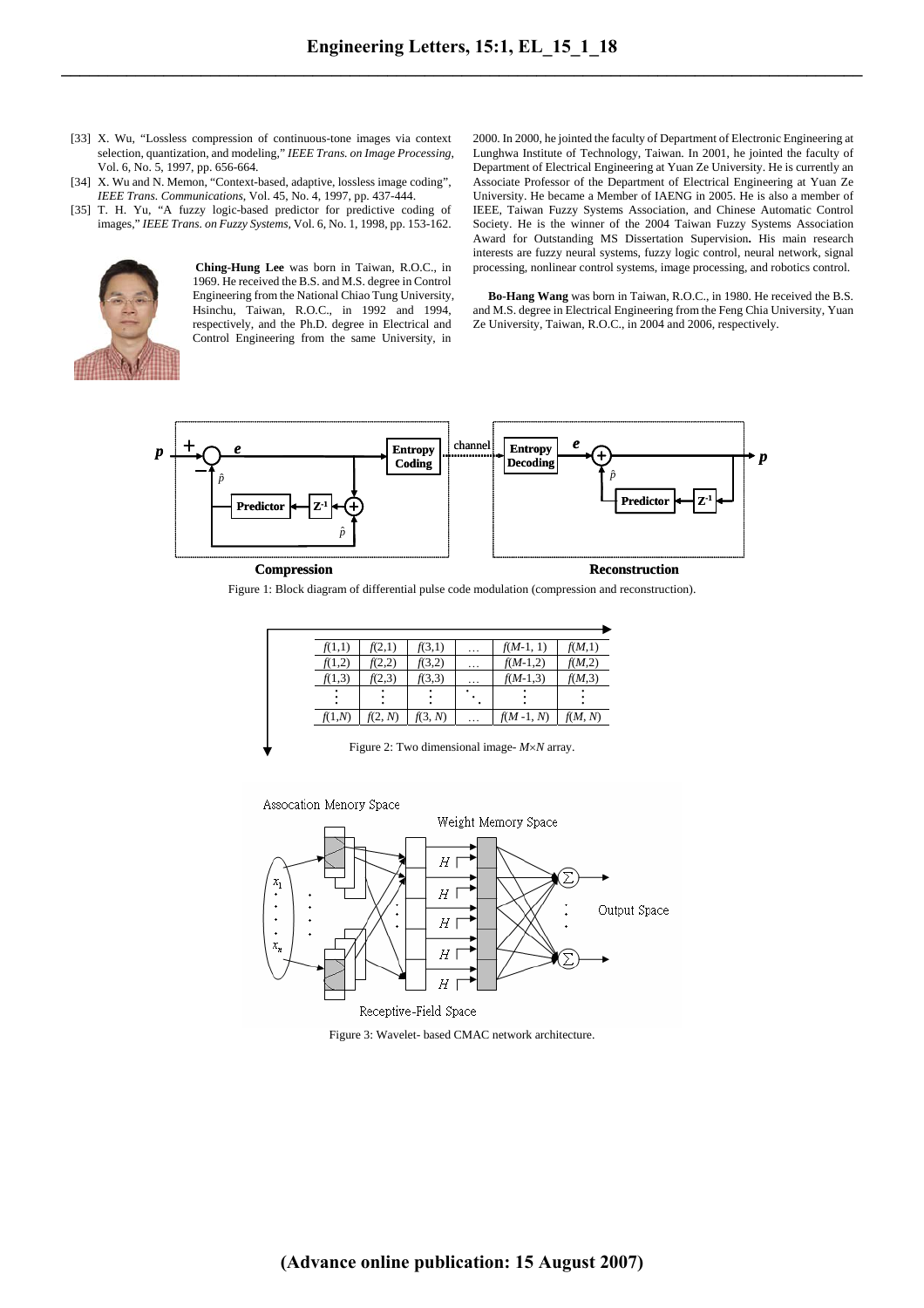

Figure 4: Scanning order of a two-dimensional image: (a) raster scan of an image (b) the used block scan method.

|                 |                | $f(i,j-2),NN$               |  |
|-----------------|----------------|-----------------------------|--|
|                 |                | $f(i,j-1),N$                |  |
| $f(i-2,j)$ , WW | $f(i-1,j)$ , W | $f(i,j)$ , $\boldsymbol{P}$ |  |
|                 |                |                             |  |
|                 |                |                             |  |
|                 |                |                             |  |

Figure 5: Two dimensional neighborhood of prediction inputs.



Figure 6: Training scheme of WCMAC predictor.



Figure 7: The histogram of prediction error for image Lena.

**(Advance online publication: 15 August 2007)**